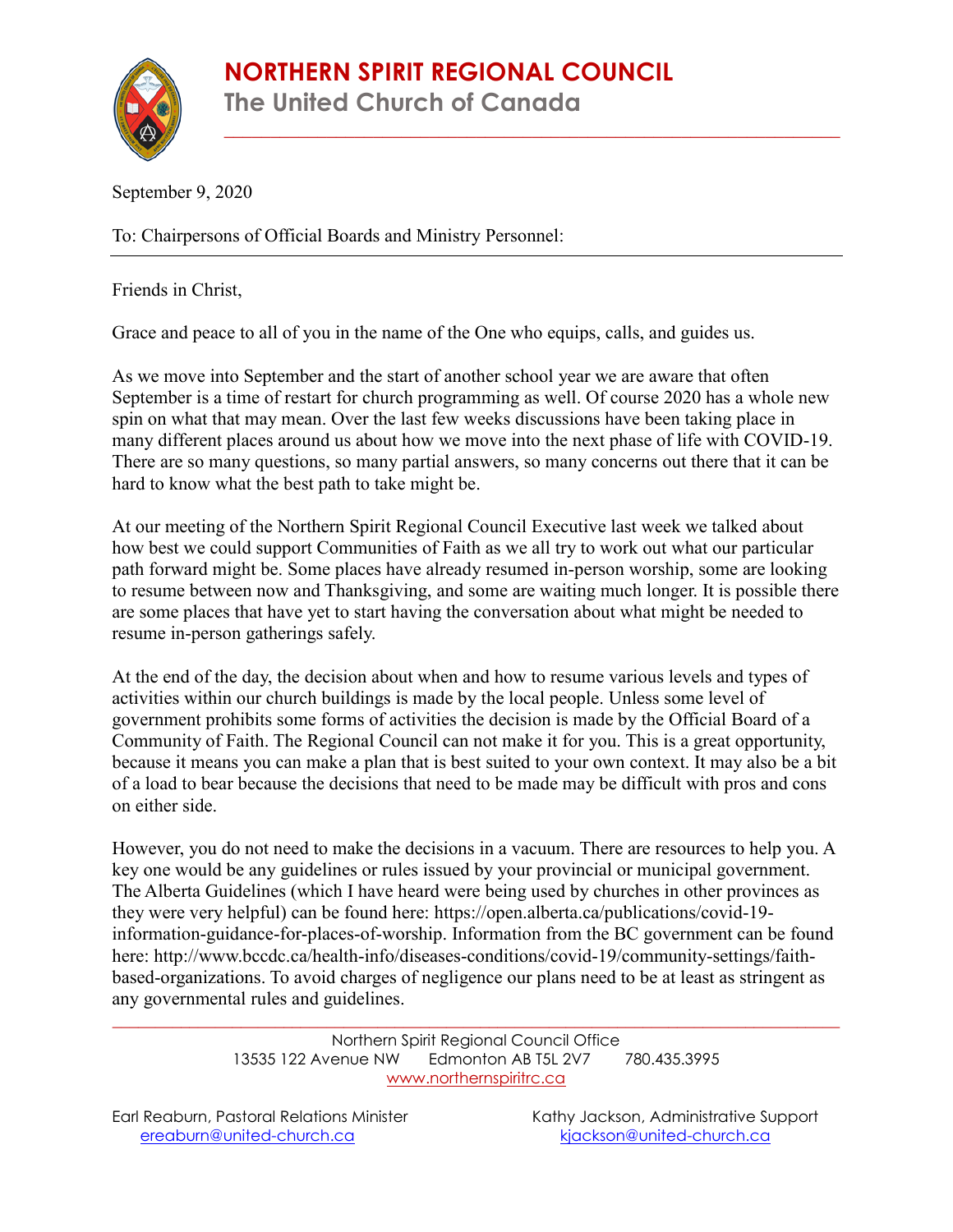From the church perspective there are some tools and resources available here: [https://northernspiritrc.ca/covid-19coronavirusnews/.](https://northernspiritrc.ca/covid-19coronavirusnews/) These resources include some of the questions and things to consider as we develop our plans. We do heavily advise that you take the time to develop a fairly comprehensive plan as you resume various activities. That way we are more likely to make sure all the bases are covered and more likely to remember what needs to be done on a day-to-day basis. We request that once your plan is drawn up you send it to the Regional Council office at [northerspirit@united-church.ca.](mailto:northerspirit@united-church.ca) This way another set of eyes can look it over, not to approve or deny it but to see if there are large gaps that may need to be reconsidered.

One of the questions that has come up in various discussions is that of wearing masks. Some municipal governments in Alberta have already made them mandatory, which means churches have to abide by that. Some places have passed bylaws which will make masks mandatory once a certain threshold is reached. But any church can choose to make mask wearing mandatory for some or all activities in the building. We strongly recommend the wearing of masks as a method of caring for each other. We know that often our congregations include many people who are part of a vulnerable population and we want to do our best to ensure church is a safe place.

There are two other helpful resources we would like to highlight at this time. The first is a session Earl Reaburn, Pastoral Relations Minister, is hosting via ZOOM next Wednesday (September 16) at 7:30 (6:30 Pacific Time). This session is a chance for lay leaders to share ideas and ask questions about opening church buildings and re-launching programs and in-person gatherings. Please join using this link: [https://united-](https://northernspiritrc.us8.list-manage.com/track/click?u=56d54c5fe027cfb46b9a0550e&id=3c91eea611&e=42acf57a71)

[church.zoom.us/j/95566292245?pwd=R1FZZERZaE15WjlIQ1R5MUlxS0tZZz09.](https://northernspiritrc.us8.list-manage.com/track/click?u=56d54c5fe027cfb46b9a0550e&id=3c91eea611&e=42acf57a71) Meeting ID: 955 6629 2245; Password: 011280. By telephone, dial by your location (please use local numbers when feasible to save costs for the church) +1 587 328 1099 Canada; 1 855 703 8985 Canada Toll-Free.

There are two videos available on the United Church of Canada YouTube channel. To quote from this week's Northern Spirit e-newsletter:

The Rev. Diane Strickland, a certified Community and Workplace Traumatologist, offers a two-part video on "Making Faithful Decisions on Re-entry." [Part 1](https://northernspiritrc.us8.list-manage.com/track/click?u=56d54c5fe027cfb46b9a0550e&id=32b947d8a0&e=42acf57a71) addresses the questions: How do we change our assumptions and why? How do we deepen individual and collective awareness that will allow us to move forward faithfully with grace? [Part 2](https://northernspiritrc.us8.list-manage.com/track/click?u=56d54c5fe027cfb46b9a0550e&id=a9cb7d625f&e=42acf57a71) addresses the role of leaders in carrying forward a trauma-informed approach to re-entry decision-making and implementation, in order to bring along as many people as possible. How can we work together with individuals and the collective community of faith to find the right angle of approach for re-entering in-person worship together?

The United Church YouTube channel can be found at: [https://www.youtube.com/channel/UCKYjQvHY5ndMCmrBjCu-N5A.](https://www.youtube.com/channel/UCKYjQvHY5ndMCmrBjCu-N5A)

A final note is about communicating your plan with the members of your Community of Faith. Communication is not something we always do well in the church. But in this case it is very important that we communicate very clearly and openly with each other. We need to share realities about our plan and let people know what to expect. Diane talks about this in the videos